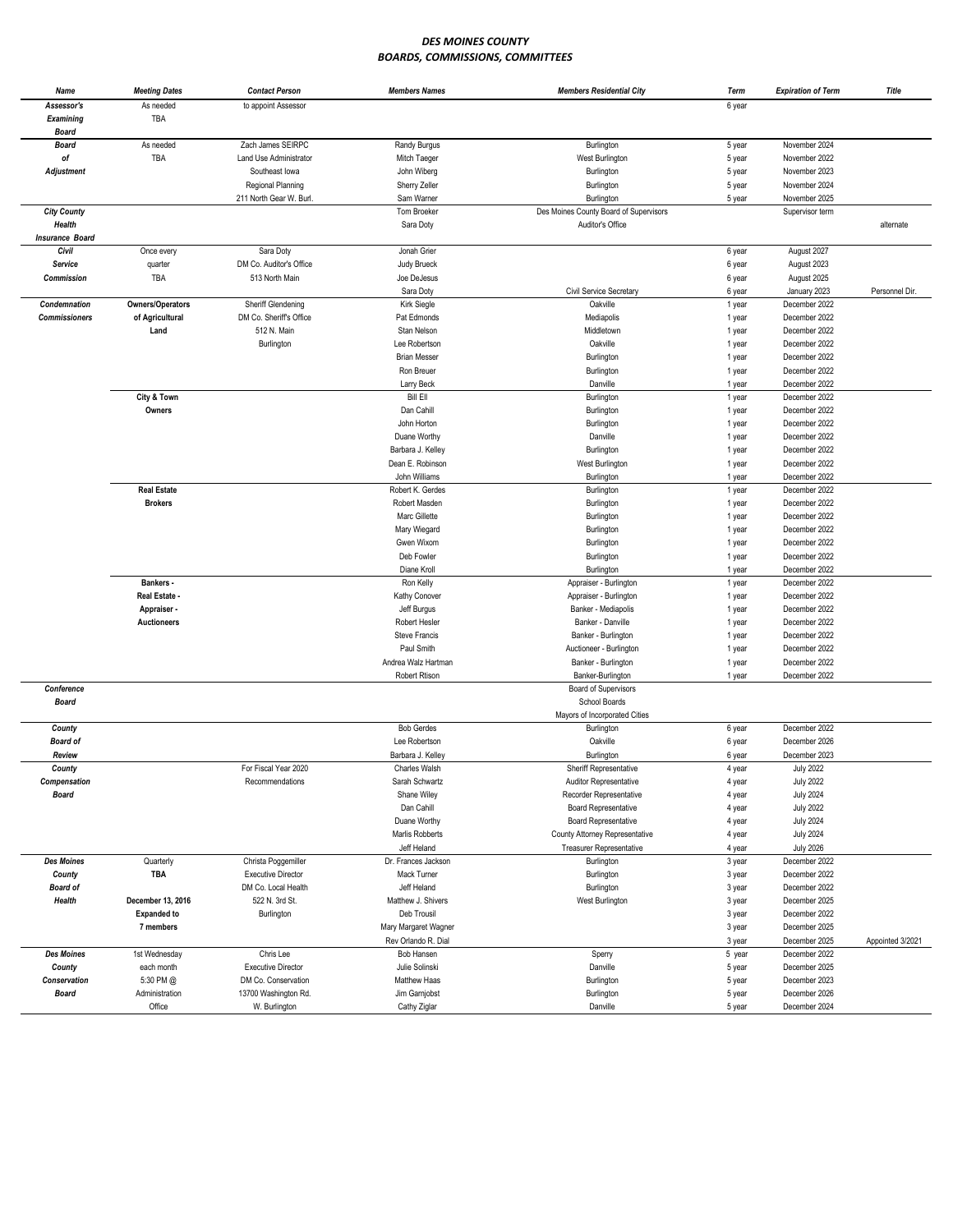## *DES MOINES COUNTY BOARDS, COMMISSIONS, COMMITTEES*

| Name              | <b>Meeting Dates</b> | <b>Contact Person</b>   | <b>Members Names</b>                  | <b>Members Residential City</b>                   | Term    | <b>Expiration of Term</b> | Title            |
|-------------------|----------------------|-------------------------|---------------------------------------|---------------------------------------------------|---------|---------------------------|------------------|
| <b>Des Moines</b> |                      | desmoinescountyfair.com | <b>Travis Holsteen</b>                | Burlington                                        |         |                           | President        |
| County            |                      |                         | Joe Beck                              | Mediapolis                                        |         |                           | Vice President   |
| Fair Assn.*       |                      |                         | Julie Minster                         | Burlington                                        |         |                           | Treasurer        |
| 2022              |                      |                         | Cassandra Pfeiff                      | Burlington                                        |         |                           | Sec/Manager      |
|                   |                      |                         | Randy Beckman                         | Sperry                                            |         |                           |                  |
|                   |                      |                         | Dean Van Ness                         | Danville                                          |         |                           |                  |
|                   |                      |                         | <b>Bill Hillyard</b>                  | Burlington                                        |         |                           |                  |
|                   |                      |                         | Alaina Imoff                          | Mediapolis                                        |         |                           |                  |
|                   |                      |                         |                                       |                                                   |         |                           |                  |
|                   |                      |                         | Anthony Vorwerk                       | Sperry                                            |         |                           |                  |
|                   |                      |                         | <b>Brad Lane</b>                      | Mediapolis                                        |         |                           |                  |
|                   |                      |                         | Dan Messer                            | New London                                        |         |                           |                  |
|                   |                      |                         | Josh Abel                             | Yarmouth                                          |         |                           |                  |
|                   |                      |                         | Jennifer Shinn                        | Danville                                          |         |                           |                  |
|                   |                      |                         | Kevin Wischmeier                      | Burlington                                        |         |                           |                  |
|                   |                      |                         | Jason McClure                         | Burlington                                        |         |                           |                  |
|                   |                      |                         | Regan Brader                          | Mediapolis                                        |         |                           |                  |
|                   |                      |                         | Heather Lange                         | West Burlington                                   |         |                           |                  |
| <b>Des Moines</b> | 2 PM 1st Wednesday   | Angie Vaughn            | Tom Broeker                           | Des Moines County Board of Supervisors            | No Term | Supervisor Term           |                  |
| County            | every other month    | <b>Burlington City</b>  | Angie Vaughan                         | Safety Director                                   | No Term |                           | Safety Director  |
| Safety            | Varies on date       | Hall                    | Christa Poggemiller                   | <b>Health Department</b>                          | No Term |                           |                  |
| Committee         | and place            | 4th & Washington        | Janelle Nalley-Londquist / Julie Howe | Treasurer's Office                                | No Term |                           |                  |
|                   |                      | Burlington              | <b>Brian Carter</b>                   | <b>County Engineer</b>                            | No Term |                           |                  |
|                   |                      |                         | Ken Hyndman                           | CPC                                               | No Term |                           |                  |
|                   |                      |                         | Doug Ervine / Colter Levinson         | Jail                                              | No Term |                           |                  |
|                   |                      |                         |                                       |                                                   |         |                           |                  |
|                   |                      |                         | <b>Austin Roelfs</b>                  | GIS                                               | No Term |                           |                  |
|                   |                      |                         | Colin Gerst                           | Information Technology                            | No Term |                           |                  |
|                   |                      |                         | Gina Hardin                           | <b>Emergency Management</b>                       | No Term |                           |                  |
|                   |                      |                         | Chris Lee / Ryan Roth                 | Conservation                                      | No Term |                           |                  |
|                   |                      |                         | Rodney Bliesener                      | Des Moines County Maintenance                     | No Term |                           |                  |
|                   |                      |                         | Natalie Steffener / Kathy Beach       | Recorder's Office                                 | No Term |                           |                  |
|                   |                      |                         | Terri Johnson / Angie Paytes          | Auditor's Office                                  | No Term |                           |                  |
|                   |                      |                         | Matt Warner                           | Assessor's Office                                 | No Term |                           |                  |
|                   |                      |                         | Kevin Glendening / Chad McCune        | Sheriff's Office                                  | No Term |                           |                  |
|                   |                      |                         | Mark Kruse / John G. Linn             | <b>District Court</b>                             | No Term |                           |                  |
|                   |                      |                         | Lisa Schaefer                         | Attorney's Office                                 | No Term |                           |                  |
| <b>Des Moines</b> | Agendas and          | Terri Johnson           | Herb Price                            | Burlington                                        |         | 2025                      | Chair            |
| County            | minutes are          | DM Co. Auditor's Office | Steve Stoller                         | Oakville                                          |         | 2025                      | Vice Chair       |
| Pioneer           | available on the     | 513 N. Main Street      | <b>Wendell Biggs</b>                  |                                                   |         | 2023                      | Sec'y/Treas.     |
|                   |                      |                         |                                       | Burlington                                        |         | 2023                      |                  |
| Cemetery          | Des Moines           | Burlington              | Mike Bloomer                          | Burlington                                        |         |                           | Regular Member   |
| Assn.             | County website       |                         | Michael Allen                         | Mediapolis                                        |         | 2024                      | Regular Member   |
| 2022              | www.dmcounty.com     |                         | Drew Delang                           | Burlington                                        |         | 2025                      | Regular Member   |
|                   |                      |                         | Paul French                           | Burlington                                        |         | 2024                      | Regular Member   |
|                   |                      |                         | Kenton Klenk                          | Mediapolis                                        |         | 2024                      | Regular Member   |
|                   |                      |                         | Alan Mohr                             | West Burlington                                   |         | 2023                      | Regular Member   |
|                   |                      |                         | <b>Bob Breuer</b>                     | Mediapolis                                        |         |                           | Associate Member |
|                   |                      |                         | Terri Johnson                         | Burlington                                        |         |                           | Associate Member |
|                   |                      |                         | Fred Wetzel                           | Burlington                                        |         |                           | Associate Member |
|                   |                      |                         | Gary Deen                             | West Burlington                                   |         |                           | Associate Member |
|                   |                      |                         | <b>Bill Walker</b>                    | Mediapolis                                        |         |                           | Associate Member |
| E-911 Joint       | Meets once a year    |                         | Matt Trexel                           | <b>Burlington Fire Chief</b>                      |         | Position Term             |                  |
| Service           | (Budget Time)        |                         | Bryon Heater                          | Danville Fire Chief representing Fire/EMS         |         | Position Term             |                  |
| <b>Board</b>      | TBA                  |                         | Kevin Glendening                      | Sheriff representing Des Moines County            |         | Position Term             | Chair            |
|                   |                      |                         | Jeff Kerr                             | Mediapolis Fire Chief representing FIRE/EMS       |         | Position Term             |                  |
|                   |                      |                         | John Crouch                           | Fire Chief representing Wash. TWP & Yarmouth Fire |         | Position Term             |                  |
|                   |                      |                         |                                       |                                                   |         |                           |                  |
|                   |                      |                         | Shawn Ryan                            | W. Burl Police Chief representing Police/Fire     |         | Position Term             | Vice Chair       |
|                   |                      |                         | <b>Austin Roelfs</b>                  | Des Moines County GIS Coordinator                 |         | Non-Voting Member         |                  |
|                   |                      |                         | Shanna Krogmeier                      | <b>DESCOM Director</b>                            |         | Non-Voting Member         |                  |
| Emergency         | 2nd Thursday         | Gina Hardin             | Tom Broeker                           | Des Moines County Board of Supervisors            |         | Position Term             | Chair            |
| <b>Management</b> | of month             | Emergency               | Ron Teater                            | Mayor City of West Burlington                     |         | <b>Position Term</b>      |                  |
| Commission        | when needed          | Management              | Kevin Glendening                      | Des Moines County Sheriff                         |         | Position Term             | Vice Chair       |
|                   | TBA                  | Coordinator             | Jon Billups                           | Mayor City of Burlington                          |         | Position Term             |                  |
|                   |                      | 512 North Main          | Jerry Strause                         | Mayor City of Danville                            |         | Position Term             |                  |
|                   |                      | Burlington              | <b>Troy Garrison</b>                  | Council member, City of Mediapolis                |         | Position Term             |                  |
|                   |                      |                         | Eric Gerst                            | Mayor City of Middletown                          |         | Position Term             |                  |
|                   |                      |                         | Lynda Graham-Murray                   | Alternate City of Burlington                      |         | Position Term             | Alternate        |
|                   |                      |                         | Stefanee Heater                       | Alternate City of Danville                        |         | Position Term             | Alternate        |
|                   |                      |                         | Ray Wilson                            | Alternate City of Mediapolis                      |         |                           | Alternate        |
|                   |                      |                         | Orin Asmus                            |                                                   |         | Position Term             | Alternate        |
|                   |                      |                         |                                       | Alterbate City of Middletown                      |         |                           |                  |
|                   |                      |                         | Greg Mandsager                        | Alternate City of West Burlington                 |         |                           | Alternate        |
|                   |                      |                         | Jesse Logan                           | Police Chief City of West Burlington              |         | Position Term             | Alternate        |
|                   |                      |                         | Shane McCampbell                      | Des Moines County Board of Supervisors            |         | Position Term             | Alternate        |
|                   |                      |                         | Chad McCune                           | Des Moines County Sheriff's Office                |         |                           | Alternate        |
| Flood             |                      | Zach James, SEIRPC      | Ron Wunderlich                        | Flood Plain Resident                              | 3 year  | September 2023            |                  |
| Plain             |                      | Land Use Administrator  | Jeff Bergman                          | <b>County Resident</b>                            | 4 year  | August 2023               |                  |
| <b>Advisory</b>   | As needed            | Southeast lowa          | <b>Bob Prall</b>                      | Insurance                                         | 4 year  | August 2024               |                  |
| Board             |                      | Regional                | Vicki Stoller                         | Two Rivers Levee & Drainage Assoc.                | 4 year  | August 2024               |                  |
| <b>Members</b>    |                      | Planning                | Tom Broeker                           | Des Moines County Board of Supervisors            | No Term | Supervisor Term           |                  |
|                   |                      | 211 North Gear W. Burl. | Zach James                            | Land Use Administrator                            | No Term | Indefinitely              |                  |
|                   |                      |                         |                                       |                                                   |         |                           |                  |